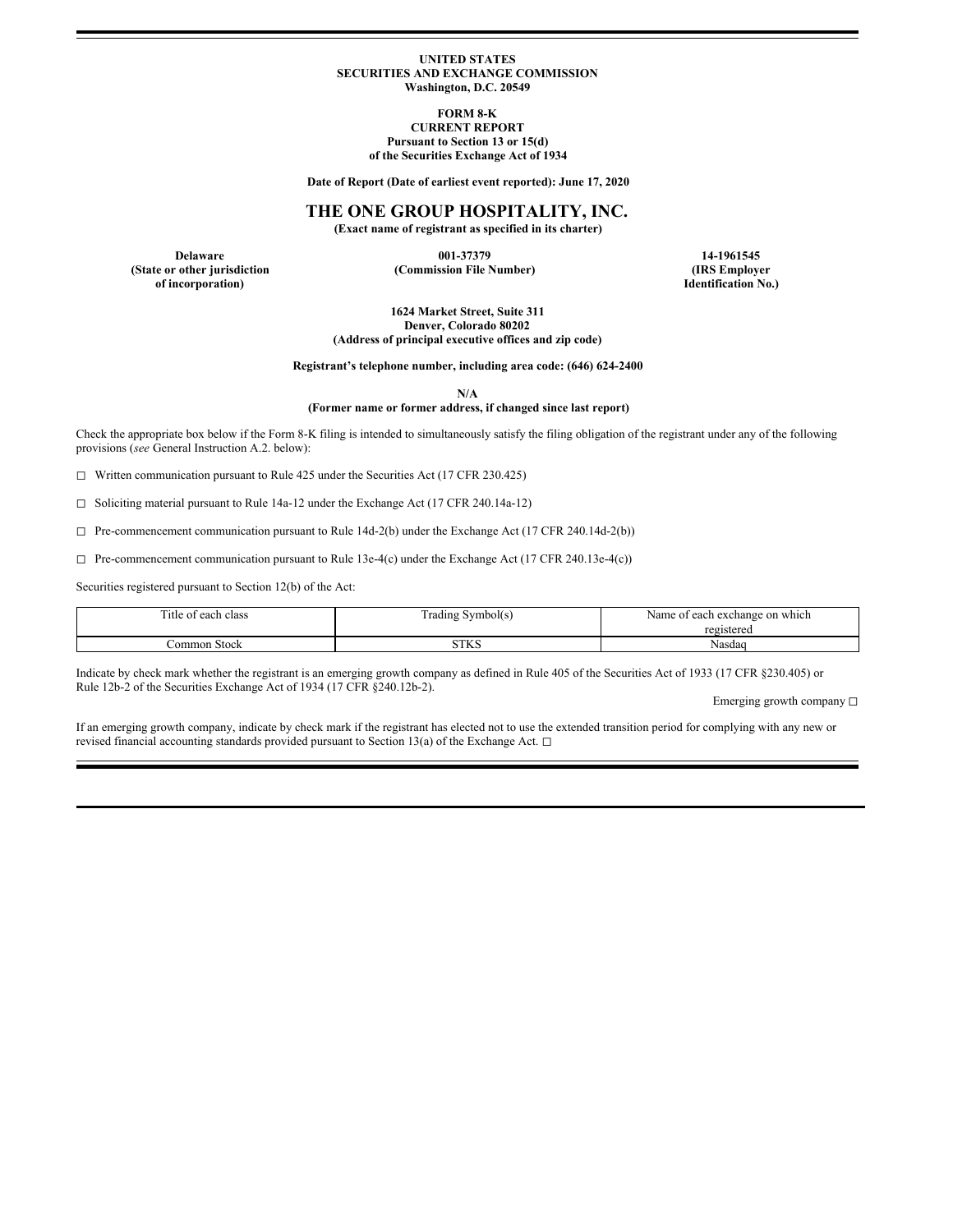#### Item 5.02 Departure of Directors or Certain Officers; Election of Directors; Appointment of Certain Officers; Compensatory **Arrangements of Certain Officers.**

On June 17, 2020, Linda Siluk notified The ONE Group Hospitality, Inc. (the "Company") that she would resign from her position as chief administrative officer of the Company effective as of June 21, 2020. The Company and Ms. Siluk entered into a consulting and release agreement effective as of June 21, 2020. Pursuant to the agreement, Ms. Siluk will be paid \$1,250 per week for a minimum of 10 hours per week in the first 26 weeks after her resignation, and \$500 per week for a minimum of four hours per week in the second 26 weeks after her resignation; any additional work hours worked above the minimums will be paid at \$125 per hour. The agreement includes a broad release of claims against the Company.

### **Item 8.01 Other Events**

The Company announced the appointment of Maria Woods as its General Counsel and Secretary. The Company's press release announcing Ms. Woods' appointment is filed as Exhibit 99.1.

In conjunction with the Company's presentation at the Jefferies Virtual Consumer Conference, the Company has updated its investor presentation. A copy of an updated investor presentation is available on the Company's website at https://ir.togrp.com/presentations.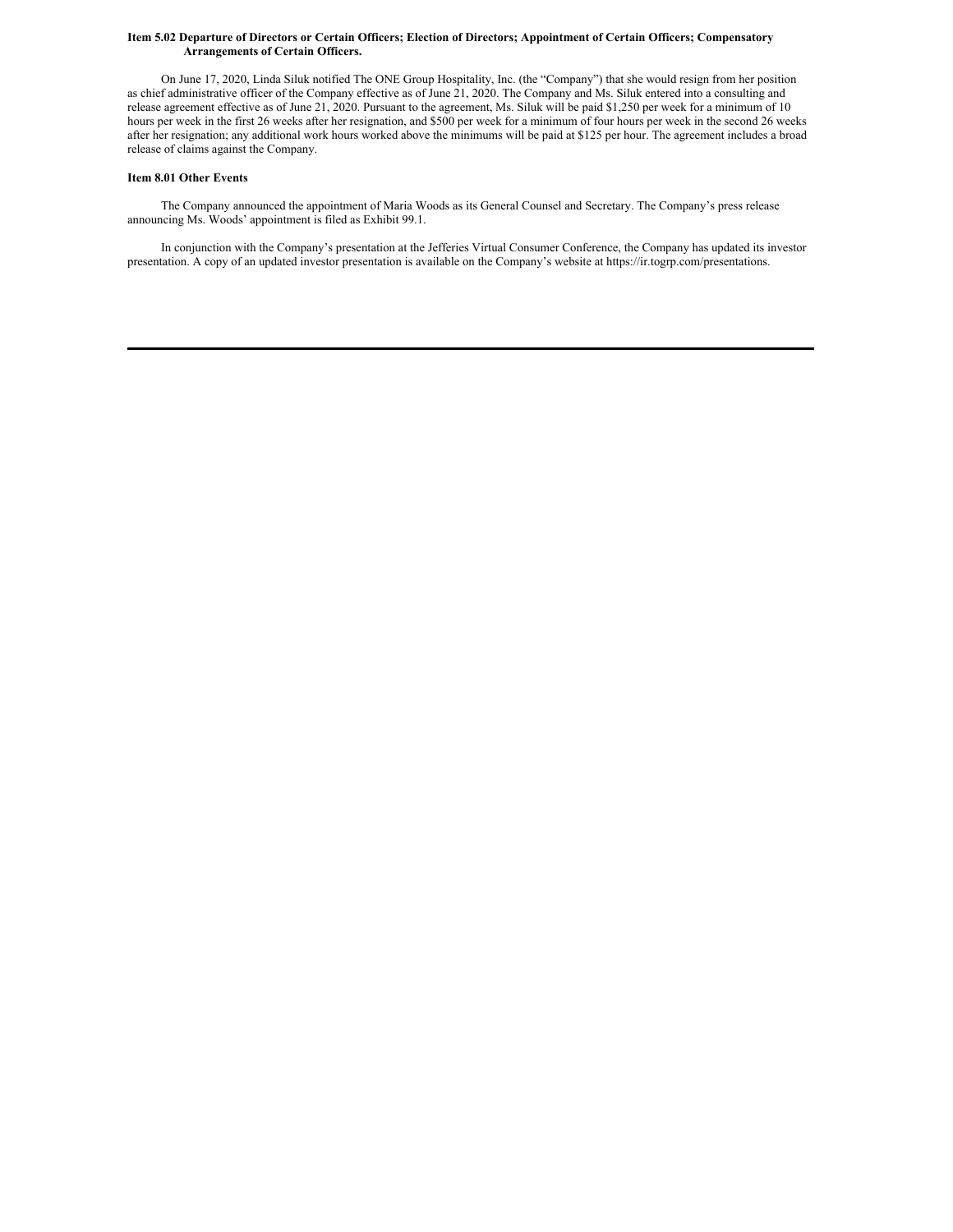# **Exhibit No. Description**

[99.1](#page-4-0) Press release announcing changes in [management](#page-4-0) team.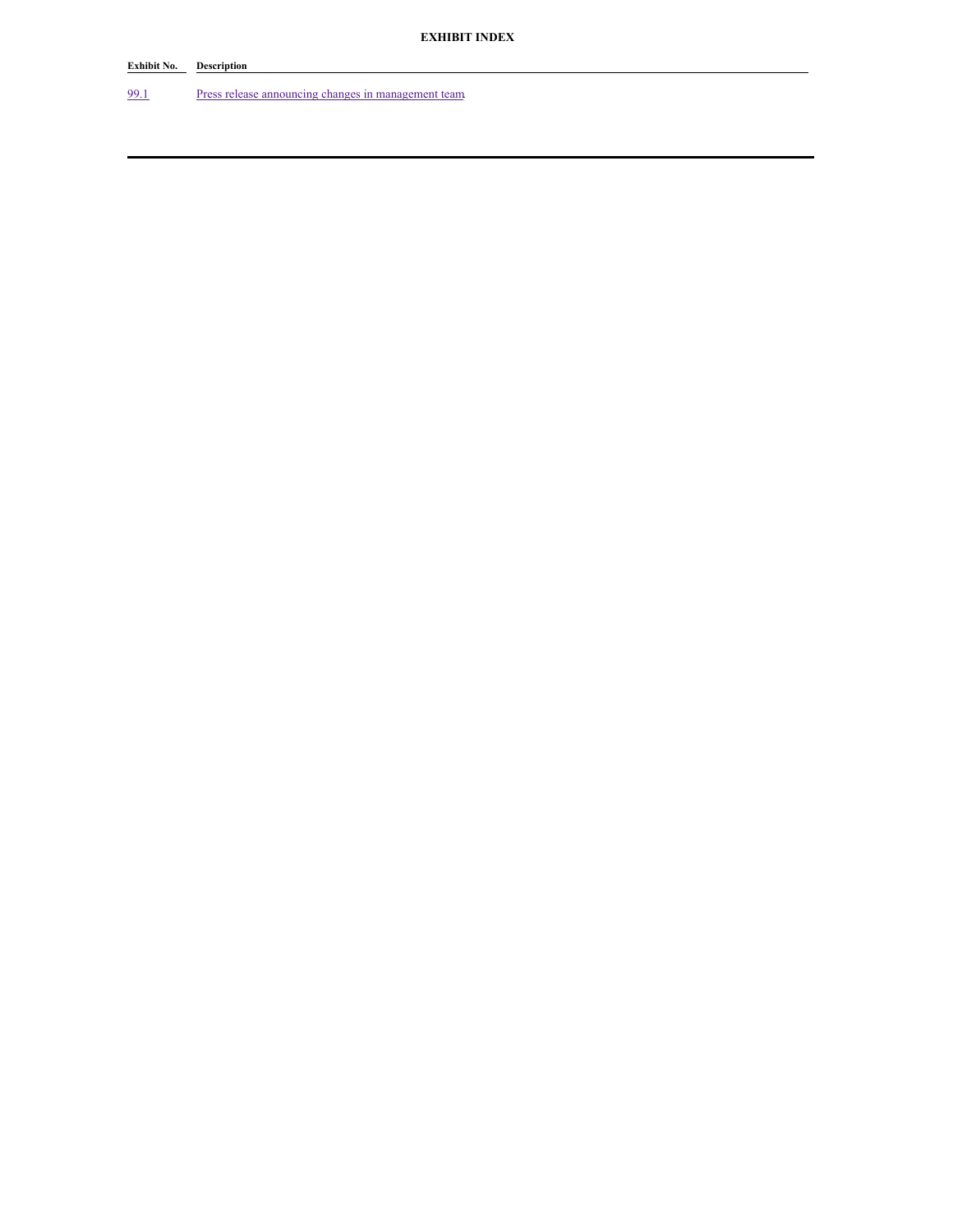### **SIGNATURES**

Pursuant to the requirements of the Securities Exchange Act of 1934, the registrant has duly caused this report to be signed on its behalf by the undersigned hereunto duly authorized.

## Dated: June 23, 2020 THE ONE GROUP HOSPITALITY, INC.

By: /s/ Tyler Loy

Name: Tyler Loy Title: Chief Financial Officer